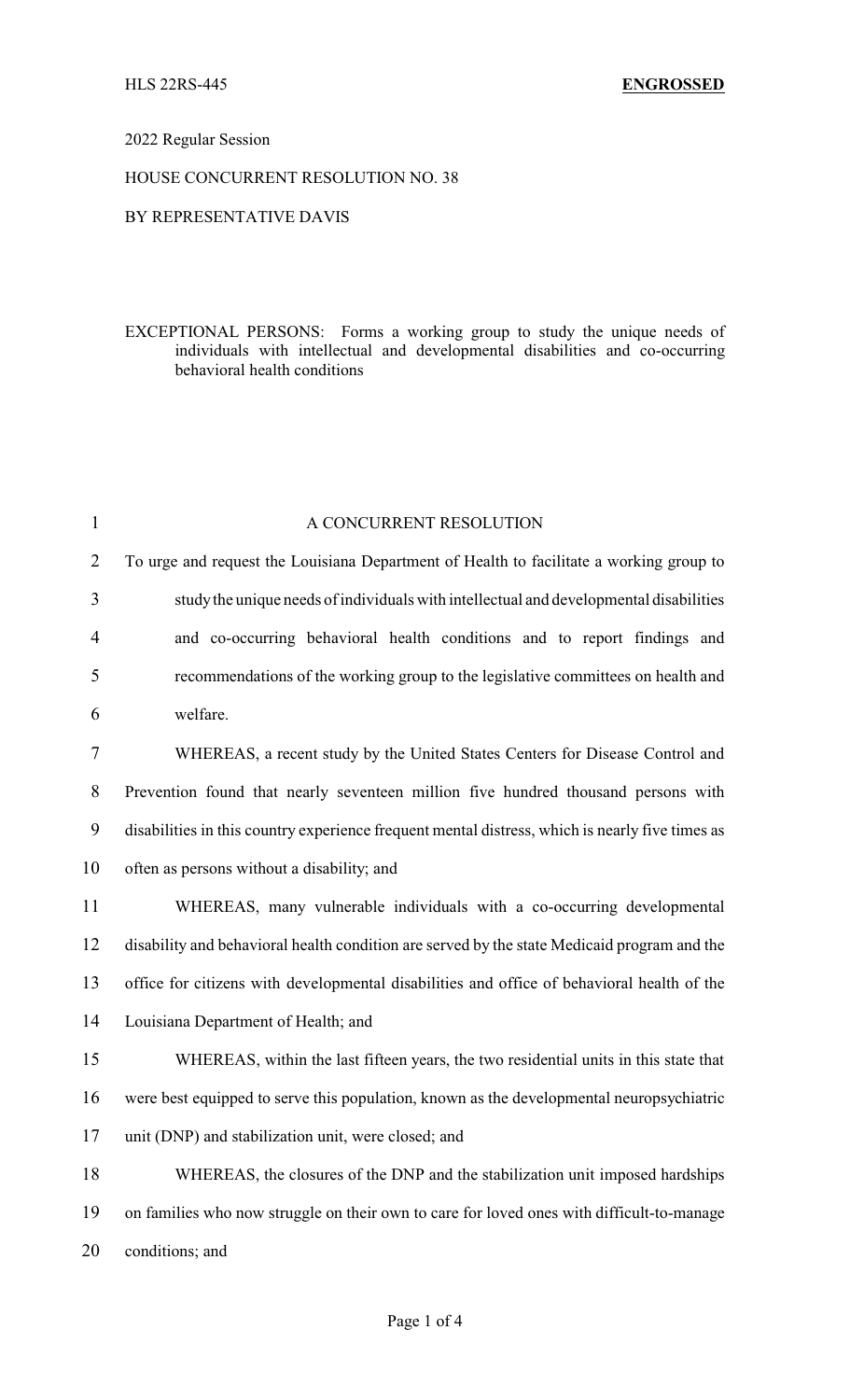| $\mathbf{1}$             | WHEREAS, these closures have negatively impacted the state's disability services                |
|--------------------------|-------------------------------------------------------------------------------------------------|
| $\overline{2}$           | system and other health systems because individuals now reach crisis levels before receiving    |
| 3                        | treatment, which results in this state sometimes paying to send Medicaid enrollees out of       |
| $\overline{\mathcal{A}}$ | state to receive needed care or admitting individuals into the state-run Pinecrest Supports and |
| 5                        | Services Center, where care for an institutionalized client costs over two hundred thousand     |
| 6                        | dollars per year; and                                                                           |
| $\tau$                   | WHEREAS, individuals with intellectual and developmental disabilities and                       |
| $8\,$                    | co-occurring behavioral health conditions and the families of such persons need access          |
| 9                        | across the continuum of care and benefit significantly from the following:                      |
| 10                       | Access to community-based mental health treatment, including intensive,<br>(1)                  |
| 11                       | evidence-based options.                                                                         |
| 12                       | (2) Crisis services including therapeutic respite.                                              |
| 13                       | (3) Residential or inpatient treatment when indicated; and                                      |
| 14                       | WHEREAS, due to the abundance of specialized expertise among staff in the office                |
| 15                       | for citizens with developmental disabilities and office of behavioral health of the Louisiana   |
| 16                       | Department of Health, this department is uniquely qualified to facilitate an effort to study    |
| 17                       | means by which to improve services for individuals with intellectual and developmental          |
| 18                       | disabilities and co-occurring behavioral health conditions.                                     |
| 19                       | THEREFORE, BE IT RESOLVED that the Legislature of Louisiana does hereby                         |
| 20                       | urge and request the Louisiana Department of Health to facilitate a working group to study      |
| 21                       | the unique needs of individuals with intellectual and developmental disabilities and            |
| 22                       | co-occurring behavioral health conditions and to develop a report of the group's findings and   |
| 23                       | recommendations.                                                                                |
| 24                       | BE IT FURTHER RESOLVED that the working group shall be composed of the                          |
| 25                       | following members:                                                                              |
| 26                       | (1) The executive director of The Arc of Louisiana or his designee.                             |
| 27                       | Three parents of minor or adult children with disabilities appointed by the<br>(2)              |
| 28                       | executive director of The Arc of Louisiana.                                                     |
| 29                       | (3) A deputy assistant secretary with the office for citizens with developmental                |
| 30                       | disabilities appointed by the assistant secretary of the office.                                |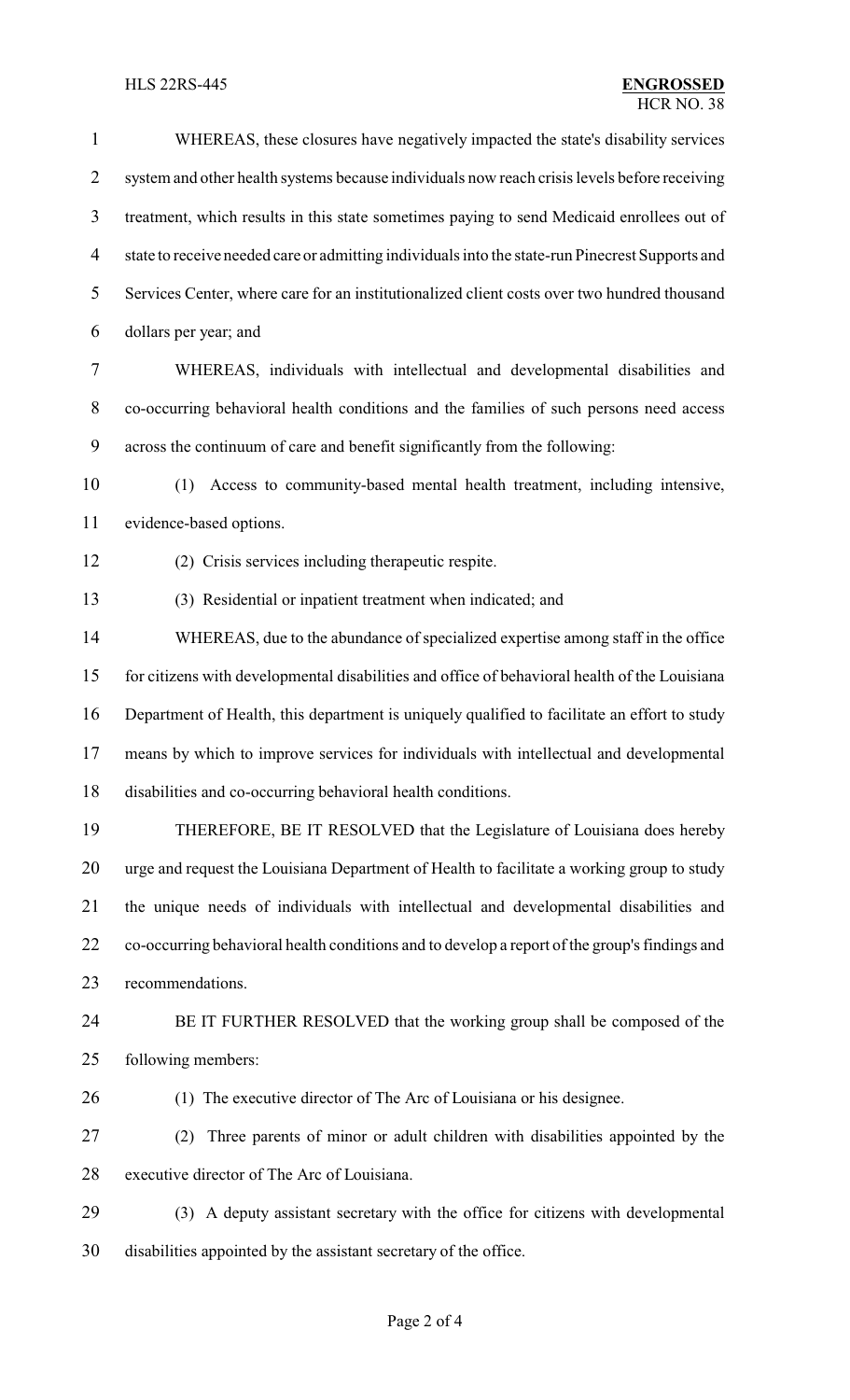HLS 22RS-445 **ENGROSSED** HCR NO. 38 (4) The clinical director of the office for citizens with developmental disabilities or his designee. (5) The medical director of the office of behavioral health or his designee. (6) The chief executive officer of Magellan of Louisiana or his designee. (7) Two representatives of Medicaid managed care organizations appointed by the Medicaid director of the Louisiana Department of Health. (8) Three professionals with expertise in serving individuals with intellectual and developmental disabilities and co-occurring behavioral health conditions appointed by the secretary of the Louisiana Department of Health. (9) A person who previously worked as a professional staff member at the developmental neuropsychiatric unit or stabilization unit appointed by the assistant secretary of the office for citizens with developmental disabilities. (10) The executive director of the Governor's Office of Disability Affairs or his designee. (11) The chief executive officer of Louisiana United Methodist Children and Family Services or his designee. (12) The executive director of People First of Louisiana or his designee. 18 BE IT FURTHER RESOLVED that the Louisiana Department of Health shall convene the first meeting of the working group no later than August 31, 2022. BE IT FURTHER RESOLVED that in its deliberations, the working group shall consider all of the following: (1) Potential sources of funding to reopen a developmental neuropsychiatric unit, a stabilization unit, or both types of units, as well as suitable locations for the unit or units. (2) Psychiatric residential treatment facilities as options for serving the target population. (3) Options for implementing community-based behavioral health services for the target population within existing systems and funding of such services through existing

programs.

29 (4) Approaches for engaging all of Louisiana's Medicaid managed care organizations in delivering services for the target population.